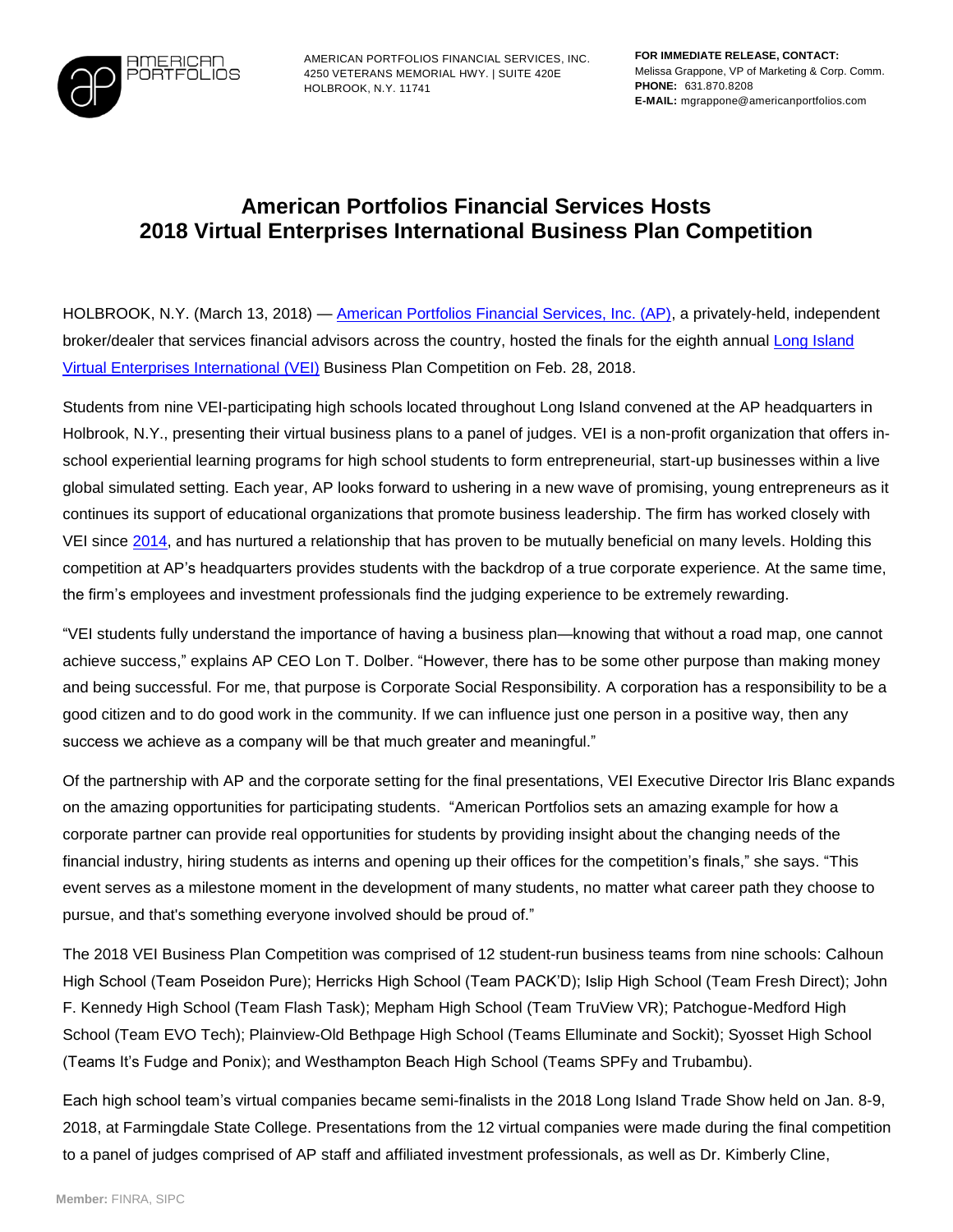

AMERICAN PORTFOLIOS FINANCIAL SERVICES, INC. 4250 VETERANS MEMORIAL HWY. | SUITE 420E HOLBROOK, N.Y. 11741

president of Long Island University, and Assistant Dean Dr. Francine Federman for College-High School Programs at Farmingdale State College. "It was a pleasure to judge the VEI competition for the **second year in a row**," states Mark Gajowski, an AP-affiliated advisor and CEO/founder of Magii, Inc. "It's a fantastic program. I'm always impressed with what the students are capable of pulling together. The knowledge, skill and poise the students possess—especially in a high-pressure environment in which they're being judged by their peers—is amazingly impressive."

The presentations were held and captured in AP' in-house production facility, [Studio 454,](https://www.americanportfolios.com/wp-content/uploads/2017/07/2017.07.25-Studio-454-Videographer-Award-PR.pdf) to provide students with playback coverage of their performances as a way to improve on their presentation skills for future VEI competitions. Throughout the event, students had the opportunity to meet and network with the firm's senior management, investment professionals and staff members. Staging the competition at AP's corporate offices helped students to associate how their virtual business management and operating procedural plans might apply in a real business environment.

Of the judging in this year's VEI Business Plan Competition, AP affiliated investment professional and Investment Advisor Representative at PPS Advisors, Inc. Patrick Passaretti says, "The student teams exceeded my expectations; the effort they put into their presentations were well above the level of knowledge I possessed when I was in high school. I was impressed that they understood the importance of taking an existing concept and improving upon it in meaningful and successfully implemented ways."

Judges for the finals in the Business Plan Competition selected Fresh Direct, Flash Task, Elluminate, EVO Tech and SPF-y as the winning teams that will advance to the VEI National Business Plan Competition, which will be held as part of the Youth Business Summit event on April 16-18, 2018, at Pier 92 in New York, N.Y.

The firm's commitment to nurture the talents of America's future business leaders early in their academic careers doesn't begin and end with sponsorship of competitive events; in 2016, AP and VEI launched the [AP-VEI Internship Fellows](http://www.marketwired.com/press-release/american-portfolios-financial-services-hosts-2017-virtual-enterprises-international-2203237.htm)  [Program.](http://www.marketwired.com/press-release/american-portfolios-financial-services-hosts-2017-virtual-enterprises-international-2203237.htm) This unique program creates pathways for students who have completed VEI's business and entrepreneurship program to go on to summer internships with AP and other companies. This multi-year, national initiative serves as the catalyst for other companies to aid in the development of the next generation's workforce. "It's a wonderful opportunity for both VEI students and our affiliated investment professionals," says Dolber. "Advisors not only gain a helping hand when they take part in this program, they're investing in our collective future as a society."

The firm looks forward to continuing its support of VEI throughout the year with internship and mentoring opportunities at its corporate offices, as well as nationwide throughout its 372 branch offices comprised of financial services business owners.

## **About American Portfolios**

Headquartered in Holbrook, N.Y., American Portfolios Financial Services, Inc. (APFS) is a full-service, independent broker/dealer and member firm of FINRA and SIPC, offering a complete range of financial services, including personal financial and retirement planning, securities trading, mutual funds, access to investment research, long-term care planning, insurance products and tax-free investing. Fee-based asset management is offered through its sister